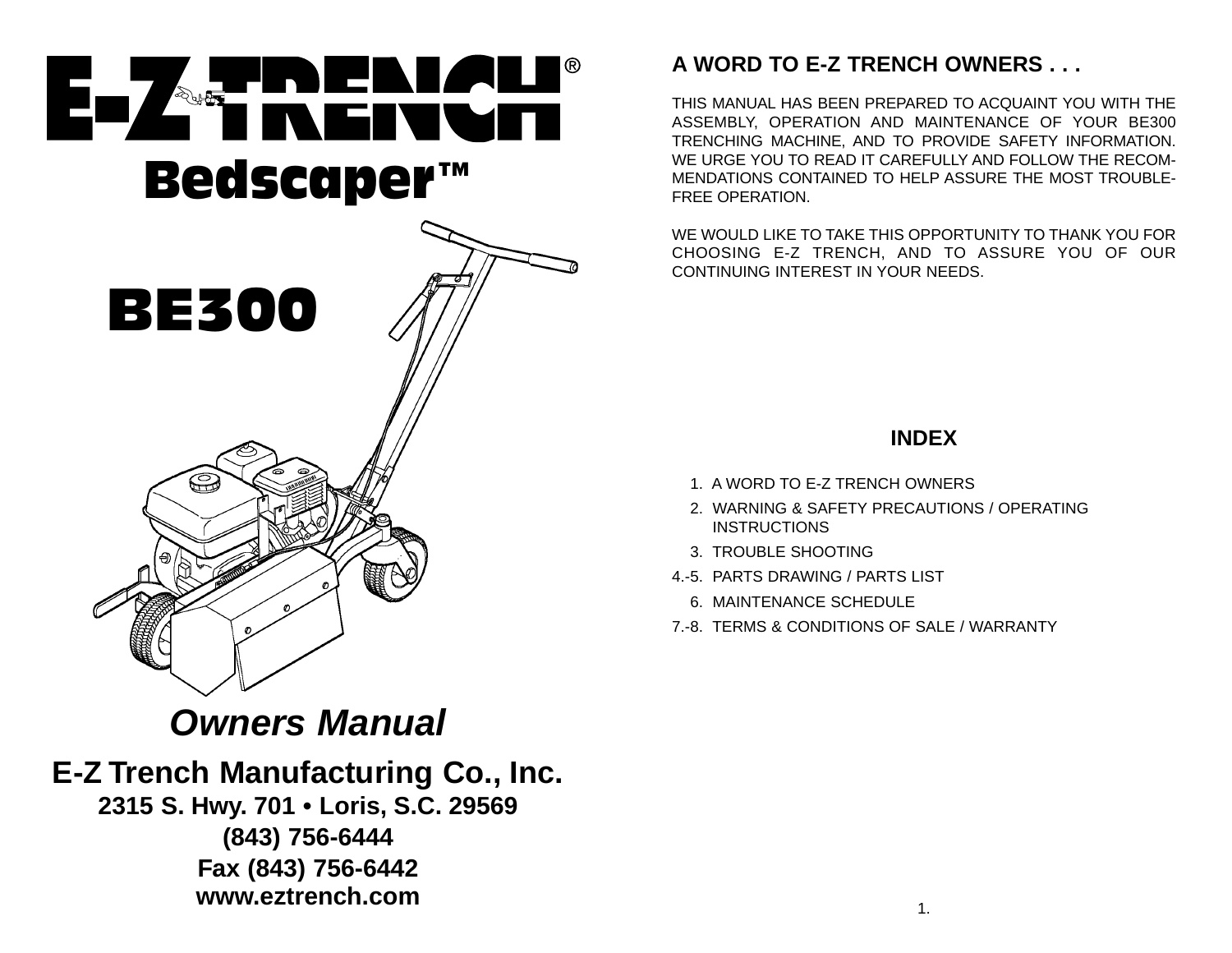## **WARNINGS! & SAFETY PRECAUTIONS**

- 1. KEEP HANDS AND FEET CLEAR OF HIGH SPEED DIGGINGBLADE.
- 2. NEVER MANUALLY ROTATE BLADE WHEN ENGINE IS IN"ON" POSITION.
- 3. ALWAYS WEAR EYE PROTECTION.
- 4 KEEP HANDS AND FEET CLEAR OF PULLEYS AND BELTS WHEN ENGINE IS RUNNING.
- 5. CLEAR TRENCHING PATH OF ANY DEBRIS OR TOOLS.
- 6. LOCATE ALL UNDERGROUND POWER, TELEPHONE, GAS AND WATER LINES BEFORE TRENCHING.
- 7. ENGINE R.P.M. SHOULD RUN AT 3800 R.P.M.

## **OPERATING INSTRUCTIONS**

- 1. FILL CRANKCASE OF ENGINE WITH OIL. FOLLOWINSTRUCTIONS OF ENGINE MANUFACTURER.
- 2. MOVE FRONT WHEEL CARRIAGE (BE326) TO OPERATING POSITION BY PUSHING OR PULLING DEPTH ADJUSTMENTRELEASE (BE323) AND PULLING UP ON THE FRONT WHEEL CARRIAGE'S HANDLE
- 3. START ENGINE.
- 4. PRESS DOWN ON HANDLE BARS SLIGHTLY TO RAISE BLADECLEAR OF GROUND.
- 5. ENGAGE BELT TENSION WITH LEVER (EZ15).
- 6. SLOWLY LOWER BLADE INTO SOIL UNTIL FRONT WHEEL ISON THE GROUND.
- 8. VERIFY THAT YOUR TRENCHING PATH IS CLEAR ANDPROCEED TO PULL GENTLY TO BEGIN TRENCHING.
- 8. TO CREATE CURVED BEDS SIMPLY PULL THE **BEDSCAPERTM MODEL BE300** IN THE DIRECTION YOU WANT IT TO GO.
- 9. WHEN YOU ARE FINISHED TRENCHING TURN ENGINE OFF.
- 10. MOVE FRONT WHEEL CARRIAGE TO TRAVELING POSITION BYREVERSING STEP 2.

## **TROUBLE SHOOTING**

**SOLUTION**

#### **PROBLEM**

IRREGULAR OR 1. ENGINE PULLEY WORN OUT. EXCESSIVE BELT WEAR 2. BELT TENSION TOO TIGHT.

- 3. RATE OF DIG IS TOO FAST FORSOIL CONDITION.
- 4. CHECK FOR PULLEYMISALIGNMENT.
- 5. USING OTHER THAN FACTORYRATED BELTS.

EXCESSIVE VIBRATION 1. LOOSE, BENT, OR BROKEN DIGGING BAR OR BIT.

- 2. LOOSE ENGINE MOUNT BOLTS.
- 3. ENGINE R.P.M. SHOULD BE3800 R.P.M.
- WITH DIRT CLEAN.
- HOUSING CLOGGING 1. HOUSING NOT BEING KEPT
	- 2. SOIL IS TOO WET.
- DAMAGED DIGGING BLADE 1. STRIKING HARD OBJECTS, SUCH AS BRICKS, LARGE ROCKS, AND STEEL OBJECTS.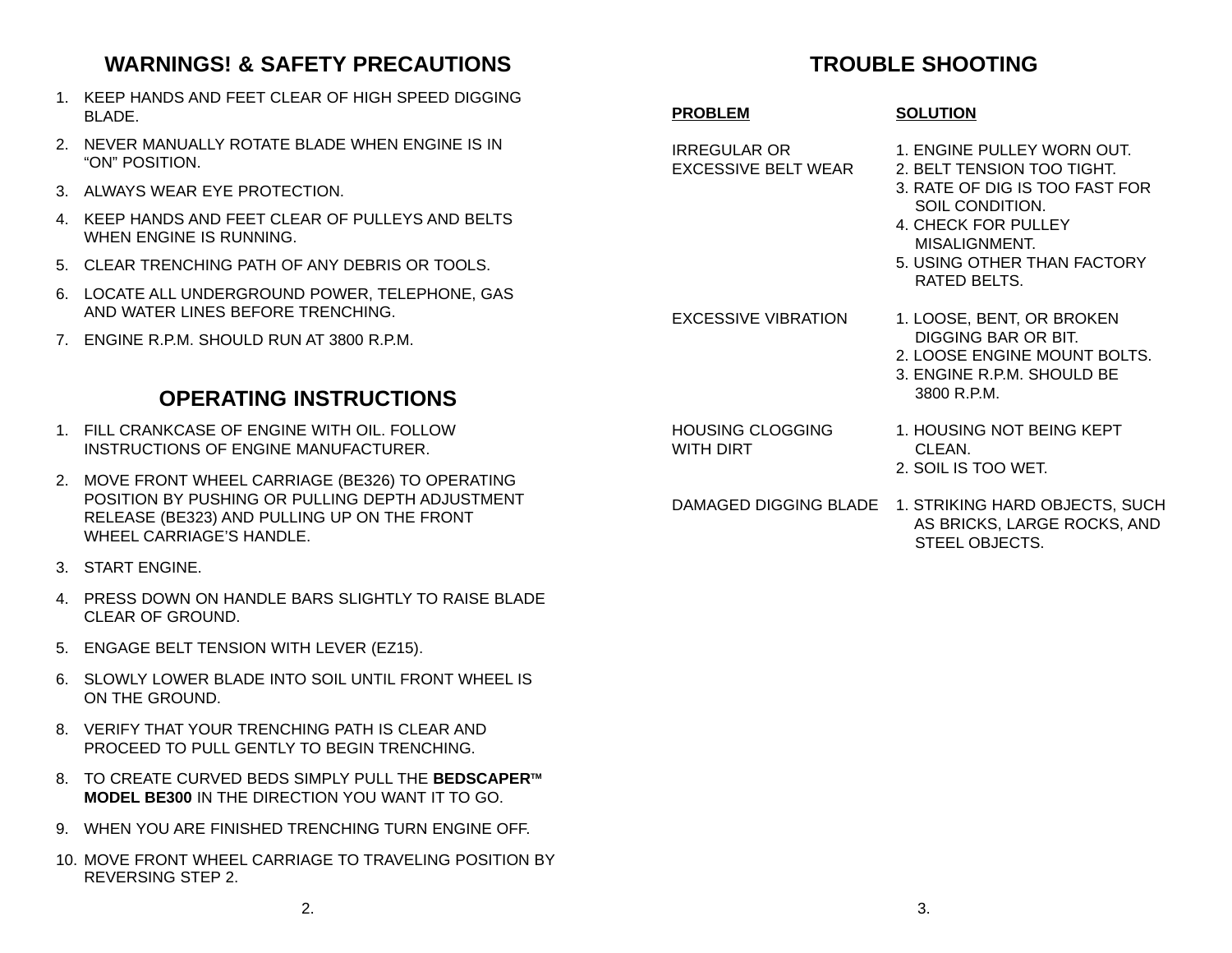

| <b>PART#</b> | <b>DESCRIPTION</b>           |
|--------------|------------------------------|
| EZ10         | <b>TENSION SPRING</b>        |
| EZ15         | <b>BELT ENGAGEMENT LEVER</b> |
| EZ16         | HANDLEBAR GRIPS              |
| EZ20         | CABLE CLEVIS                 |
| EZ22         | SEALED BEARING               |
| EZ70         | <b>IDLER PULLEY</b>          |
| EZ89         | <b>ENGINE KEY</b>            |
| EZ90         | <b>HALF MOON KEY</b>         |
| EZ91         | <b>LOCK COLLAR</b>           |
| EZ317        | CASTER                       |
| EZ329        | <b>CASTER BUSHINGS</b>       |
| EZ365        | <b>LANDSCAPE BLADE</b>       |

| <b>DESCRIPTION</b><br>PART # |  |  |  |
|------------------------------|--|--|--|
|------------------------------|--|--|--|

| EZ380  | 3/4" NUT                    |
|--------|-----------------------------|
| BE302  | <b>HOOD</b>                 |
| BE302A | <b>DEBRIS DEFLECTOR</b>     |
| BE305  | <b>FRONT AXLE</b>           |
| BE318  | <b>FRAME</b>                |
| BE320  | CABLE                       |
| BE323  | DEPTH ADJUSTMENT RELEASE    |
| BE324  | DEPTH ADJUSTMENT PIN        |
| BE325  | DEPTH ADJ RELEASE SPRING    |
| BE326  | <b>FRONT WHEEL CARRIAGE</b> |
| BE327  | WHEEL CARRIAGE BOLT         |
| BE350  | <b>BELTS</b>                |
|        |                             |

| <b>PART#</b> | <b>DESCRIPTION</b>               |
|--------------|----------------------------------|
| <b>BE395</b> | 5" BLADE PULLEY                  |
| 8220         | <b>CASTER LOCK CAP</b>           |
| 304          | <b>ENGINE BRACKET/BELT GUARD</b> |
| 306          | <b>PNEUMATIC TIRE</b>            |
| 307          | LOCK CAP                         |
| 308          | <b>QUICK BELT TENSION ADJ</b>    |
| 309          | NYLON PULLEY                     |
| 311          | OUTPUT SHAFT                     |
| 312          | <b>HANDLE LOCK PIN</b>           |
| 313          | HANDI FBAR                       |
| 319          | <b>BELT TENSION IDLER</b>        |
| 385          | 2 1/4" ENGINE PULLEY             |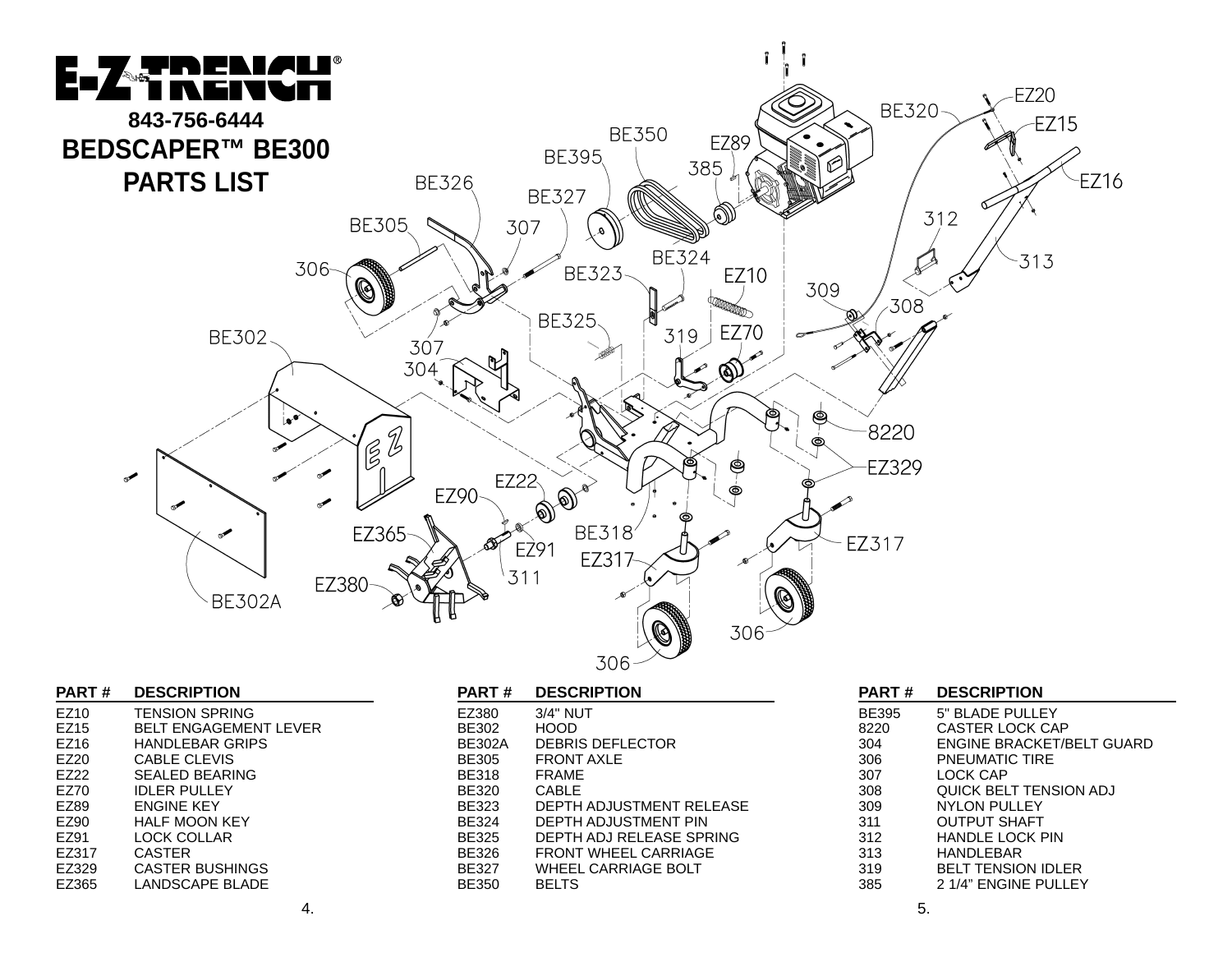## **MAINTENANCE SCHEDULE**

| Perform at every indicated month or<br>operating hour interval, whichever<br>comes first. | Every<br>Use | First<br>month<br>or<br>20 Hrs. | Every<br>or<br>50 Hrs. | Every<br>3 months 6 months<br>or<br>100 Hrs. |
|-------------------------------------------------------------------------------------------|--------------|---------------------------------|------------------------|----------------------------------------------|
| Check blade and bits                                                                      |              |                                 |                        |                                              |
| Check belt tension*                                                                       | ∩            |                                 |                        |                                              |
| Check engine oil & air filter                                                             |              |                                 |                        |                                              |
| Tighten any loose bolts                                                                   |              | ∩                               |                        |                                              |
| Change engine oil                                                                         |              |                                 |                        | ∩                                            |
| Check air pressure of tires                                                               |              |                                 | ( )                    |                                              |
| Clean air filter or replace                                                               |              |                                 |                        |                                              |
| <b>Grease Casters</b>                                                                     |              |                                 |                        |                                              |

# ➧**DIME**

**\*NOTE:** PROPER BELT TENSION, 1/8", OR WHEN A DIME WILL FIT SNUGLY BETWEEN COIL SPRING. **CAUTION: DO NOT OVER TIGHTEN BELT.**

## **BOLT SIZES FOR TP300 EZ Cable Installer**

| <b>PART#</b> | QTY. | <b>SIZE</b>                         | <b>ATTACHES PART</b>                 |
|--------------|------|-------------------------------------|--------------------------------------|
| 516134       |      | $\frac{5}{16}$ x $\frac{13}{4}$     | EZ315 to 313                         |
| 51634        |      | $\frac{5}{16}$ x $\frac{3}{4}$      | EZ320 to EZ15                        |
| 383          |      | $\frac{3}{8} \times 3$              | 313 to frame                         |
| 14234        |      | $\frac{1}{4} \times 2\frac{3}{4}$   | 308 to 313                           |
| 125          | 2    | $\frac{1}{2} \times 5$              | 306 to EZ317                         |
| 516134       | 4    | $\frac{5}{16}$ x $\frac{13}{4}$     | engine to frame                      |
| 1458         | 4    | $\frac{1}{4} \times \frac{5}{8}$    | BE302 to frame                       |
| 1458         | 4    | $\frac{1}{4} \times \frac{5}{8}$    | <b>BE302A to BE302</b>               |
| <b>BE327</b> |      | $^{3}/8 \times 7^{1}/2$             | BE326 to frame                       |
| 51634ft      |      | $\frac{5}{16}$ x $\frac{3}{4}$ fine | 304 to engine                        |
| 1458         |      | $\frac{1}{4} \times \frac{5}{8}$    | 304 to frame                         |
| 38134        |      | $\frac{3}{8}$ x $\frac{13}{4}$      | 319 to frame                         |
| 38112        | 1    | $\frac{3}{8}$ x 1 $\frac{1}{2}$     | EZ70 to 319                          |
| 1438ss       | 2    | $\frac{1}{4} \times \frac{3}{8}$    | set screws for $2\frac{1}{4}$ pulley |
| 31638ss      | 2    | $\frac{3}{16}$ x $\frac{3}{8}$      | set screws for 5" pulley             |

## **TERMS AND CONDITIONS OF SALE**

#### **USE:**

E-Z TRENCHER IS DESIGNED TO TRENCH IN SOIL ONLY. ANYOTHER USE IS AT THE RISK OF THE OWNER.

#### **PRICES:**

Prices are subject to change without notice and will be invoiced at prices in effect on date of order.

#### **CHANGES:**

E-Z TRENCH MANUFACTURING, Inc. reserves the right to discontinue items, change specification, design, or prices at any time, without notice and without incurring any obligation whatsoever.

#### **FREIGHT POLICY:**

All orders are F.O.B., Loris, South Carolina, USA. Title to goods and risk of loss passed in Loris, South Carolina.

#### **DAMAGED OR LOST SHIPMENTS:**

All shipments must be carefully inspected. In case of damaged or loss, accept the shipment, but have carrier note damages or loss on delivery receipt. If it is concealed damage, call carrier for inspection. Make claim for damage with carrier.

#### **LIMITED WARRANTY:**

The E-Z Trencher is warranted against defects in workmanship or materials for a period of one year. Blades, bits, belts and bearings, which are normal wear items, are not warranted. This warranty covers replacement of parts only, no consequential damages are covered. In the event of a warranty claim contact E-Z Trench Manufacturing Company, Inc. This warranty does not include products which have been subject to improper use, or application, or misuse, neglect or accident; nor does it attend to products which have been repaired or altered by other than E-Z Trench Manufacturing Company, Inc. All warranty repairs are F.O.B., Loris, S.C, U.S.A. E-Z Trench Manufacturing Company, Inc. will not be responsible for any transportation charges.

THERE IS NO OTHER EXPRESS WARRANTY. TO THE EXTENT PERMITTED BY LAW ALL IMPLIED WARRANTIES INCLUDED THOSE OF MERCHANTABILITY AND FITNESS FOR A PARTICULAR PURPOSE ARE EXCLUDED. LIABILITY FOR CONSEQUENTIAL DAMAGES UNDER ANY AND ALL WARRANTIES ARE EXCLUDED TO THE EXTENT THAT EXCLUSION IS PERMITTED BY LAW. Some states do not allow limitation on how long an implied warranty lasts, and some